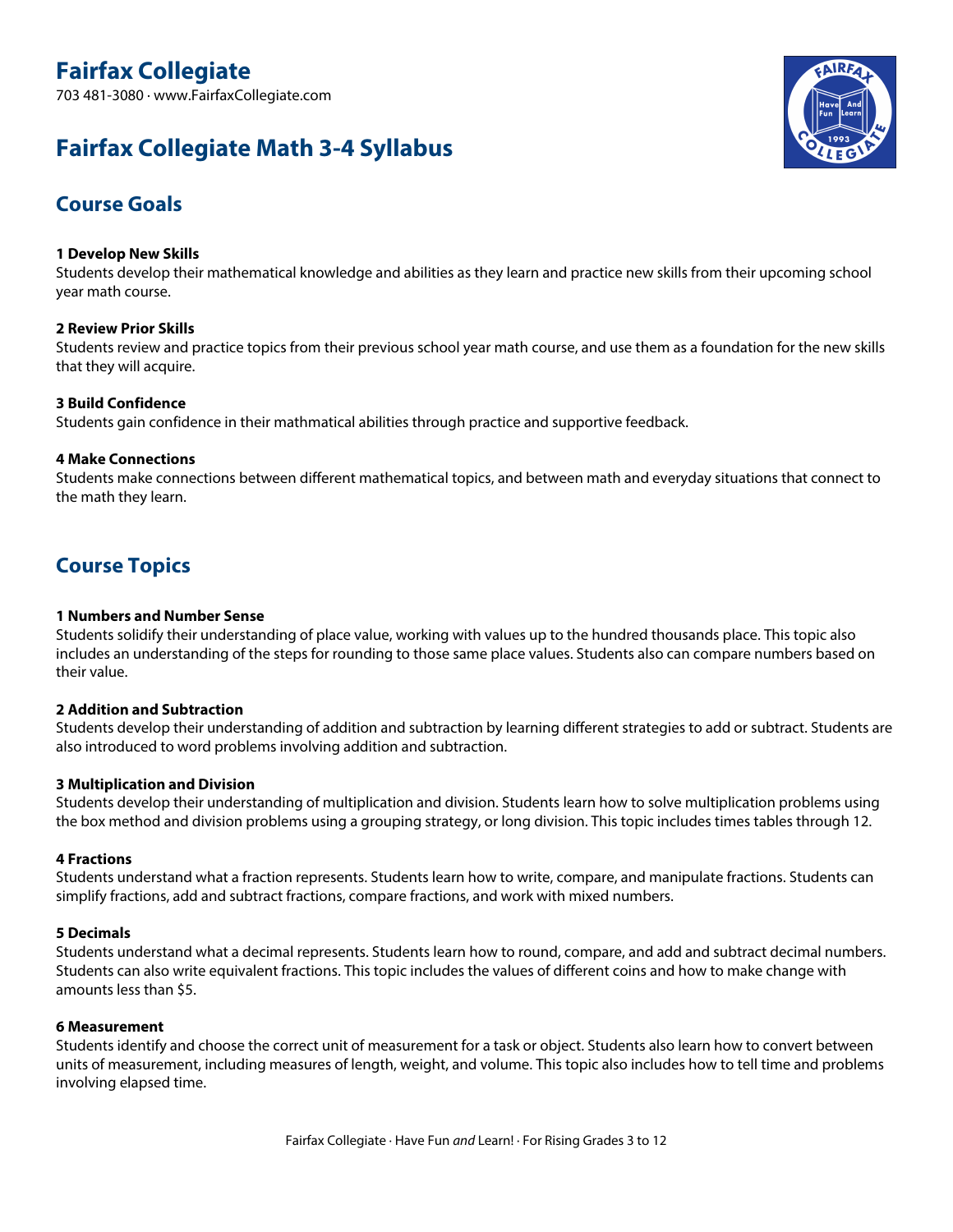#### **7 Geometry**

Students are introduced to geometric terminology and topics. Students learn about polygons and work with angles, lines, and shapes, as well as determine perimeter and area.

#### **8 Probability**

Students are introduced to the basic concepts of probability, specifically through real-world examples, such as with dice or decks of cards. They understand the terminology specific to probability and are able to determine how likely an event is to occur.

#### **9 Patterns and Graphing**

Students are introduced to both patterns and graphing. Students are able to recognize and determine <sup>a</sup> pattern, as well as continue the sequence. They can read the data represented by charts and various types of graphs, and are able to draw <sup>a</sup> graph in order to represent <sup>a</sup> given set of data.

#### **10 Word Problems**

Students work on word problems within each of the Course Topics listed above. Students learn different strategies in order to solve word problems.

## **Course Schedule**

#### **Day 1**

#### **Introduction and Icebreaker**

Students are introduced to the course and review the rules. Students also briefly get to know each other and the instructor.

## **Diagnostic Test**

Students take the diagnostic assessment.

#### **Daily Instruction & Practice**

Students practice the class topics at their own pace.

#### **Day 2**

**Daily Warm-Up** Students are introduced to <sup>a</sup> topic at the beginning of <sup>a</sup> lesson, or they review <sup>a</sup> previous topic before beginning <sup>a</sup> new lesson.

#### **Daily Instruction & Practice**

Students practice the class topics at their own pace.

#### **Daily Enrichment**

Students engage in an activity to enrich their learning of each topic.

#### **Day 3**

#### **Daily Warm-Up**

Students are introduced to <sup>a</sup> topic at the beginning of <sup>a</sup> lesson, or they review <sup>a</sup> previous topic before beginning <sup>a</sup> new lesson.

#### **Daily Instruction & Practice**

Students practice the class topics at their own pace.

#### **Daily Enrichment**

Students engage in an activity to enrich their learning of each topic.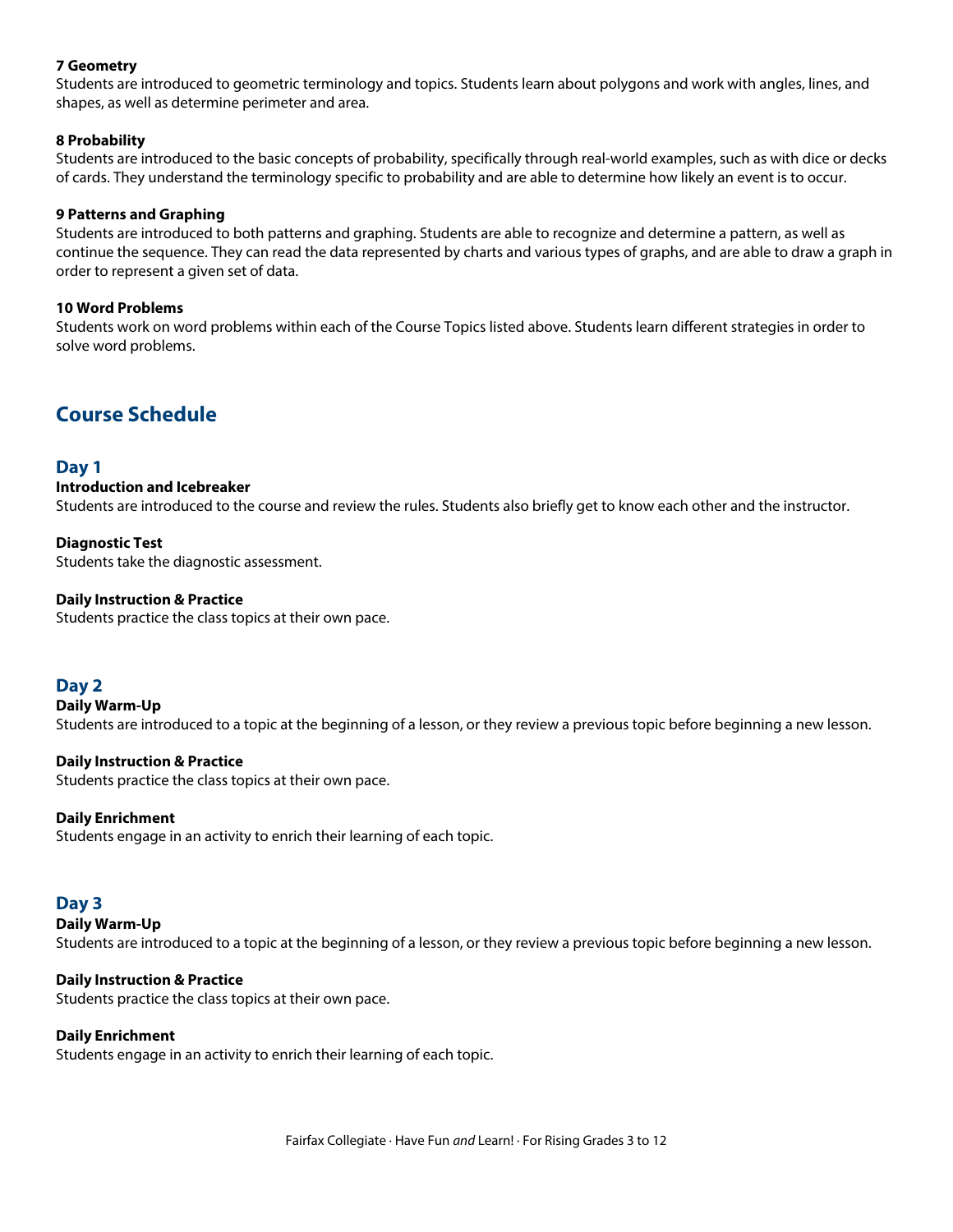## **Day 4**

#### **Daily Warm-Up**

Students are introduced to <sup>a</sup> topic at the beginning of <sup>a</sup> lesson, or they review <sup>a</sup> previous topic before beginning <sup>a</sup> new lesson.

#### **Daily Instruction & Practice**

Students practice the class topics at their own pace.

#### **Daily Enrichment**

Students engage in an activity to enrich their learning of each topic.

### **Day 5**

**Daily Warm-Up** Students are introduced to <sup>a</sup> topic at the beginning of <sup>a</sup> lesson, or they review <sup>a</sup> previous topic before beginning <sup>a</sup> new lesson.

#### **Daily Instruction & Practice**

Students practice the class topics at their own pace.

#### **Daily Enrichment**

Students engage in an activity to enrich their learning of each topic.

### **Day 6**

## **Daily Warm-Up**

Students are introduced to <sup>a</sup> topic at the beginning of <sup>a</sup> lesson, or they review <sup>a</sup> previous topic before beginning <sup>a</sup> new lesson.

### **Daily Instruction & Practice**

Students practice the class topics at their own pace.

#### **Daily Enrichment**

Students engage in an activity to enrich their learning of each topic.

## **Day 7**

**Daily Warm-Up**

Students are introduced to <sup>a</sup> topic at the beginning of <sup>a</sup> lesson, or they review <sup>a</sup> previous topic before beginning <sup>a</sup> new lesson.

#### **Daily Instruction & Practice**

Students practice the class topics at their own pace.

#### **Daily Enrichment**

Students engage in an activity to enrich their learning of each topic.

#### **Day 8**

**Daily Warm-Up**

Students are introduced to <sup>a</sup> topic at the beginning of <sup>a</sup> lesson, or they review <sup>a</sup> previous topic before beginning <sup>a</sup> new lesson.

#### **Daily Instruction & Practice**

Students practice the class topics at their own pace.

#### **Daily Enrichment**